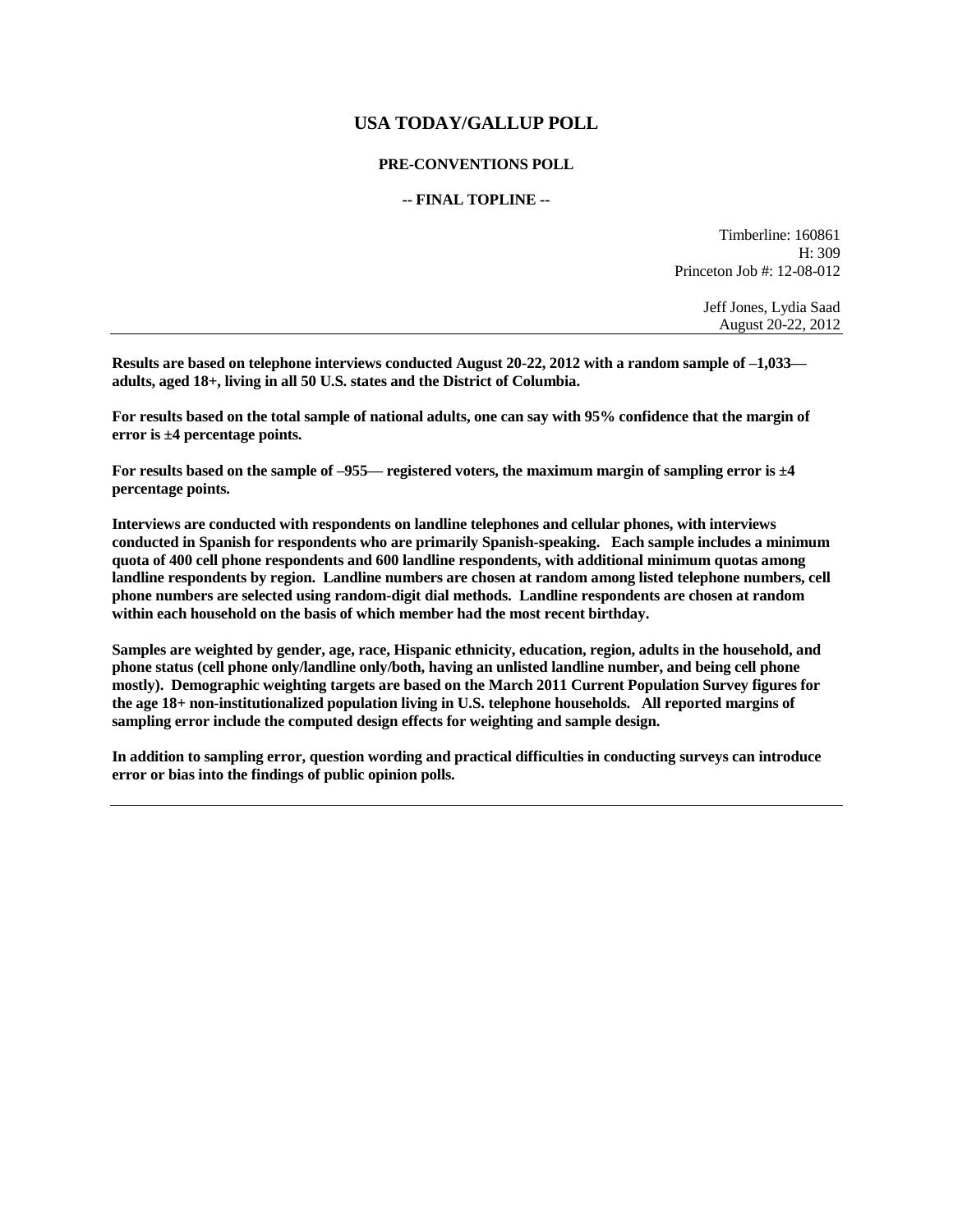11. Thinking about the following characteristics and qualities, please say whether you think each one applies more to Barack Obama or more to Mitt Romney. How about -- [RANDOM ORDER]?

| 2012 Aug 20-22<br>(sorted by "Advantage")                                          | Obama | Romney | Advantage |
|------------------------------------------------------------------------------------|-------|--------|-----------|
| Is likeable                                                                        | 54    | 31     | $O, +23$  |
| Cares about the needs of people like you                                           | 52    | 36     | $0, +16$  |
| Is honest and trustworthy                                                          | 48    | 36     | $O, +12$  |
| Would stand up to special interests, including<br>those aligned with his own party | 48    | 37     | $O, +11$  |
| Is a strong and decisive leader                                                    | 47    | 42     | $O. +5$   |
| Would work well with both parties to get<br>things done in Washington              | 45    | 40     | $O, +5$   |
| Can manage the government effectively                                              | 45    | 44     | $O. +1$   |

*Q.11 continued on next page*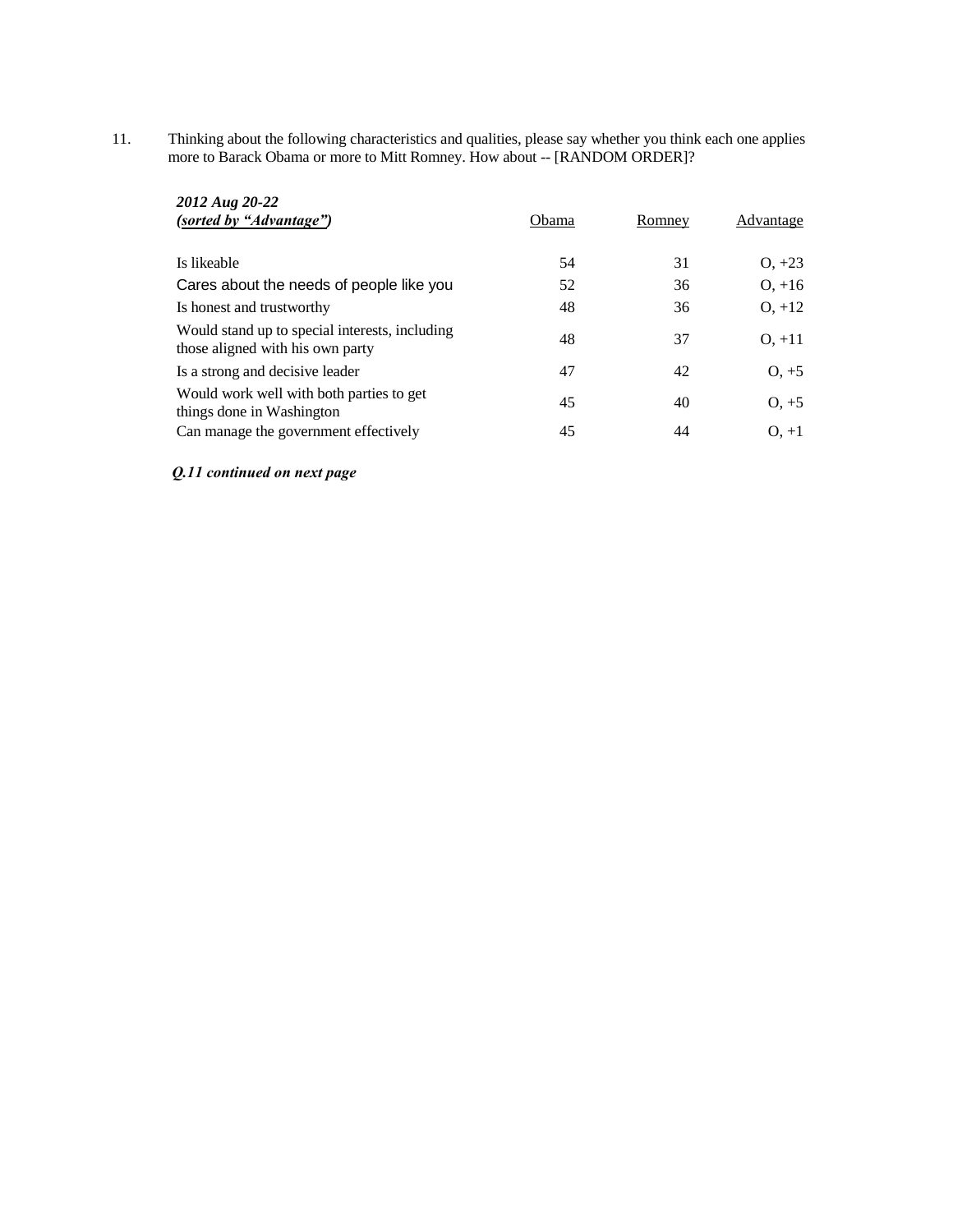# **Q.11 (CANDIDATE CHARACTERISTICS) CONTINUED**

# **COMPLETE RESULTS:**

## **A. Cares about the needs of people like you**

|                | Obama | Romney | Both equally<br><u>(vol.)</u> | Neither<br>(vol.) | No<br>opinion  |
|----------------|-------|--------|-------------------------------|-------------------|----------------|
| 2012 Aug 20-22 | 52    | 36     |                               |                   |                |
| 2012 May 1-2 ^ | 55    | 36     |                               |                   | $\overline{4}$ |

^ Asked on Gallup Daily tracking survey

## **B. Is a strong and decisive leader**

|                | Obama | Romney | Both equally<br>(vol.) | Neither<br>(vol.) | No<br>opinion |
|----------------|-------|--------|------------------------|-------------------|---------------|
| 2012 Aug 20-22 | 47    | 42     |                        |                   |               |
| 2012 May 1-2 ^ | 53    | 36     |                        |                   |               |

^ Asked on Gallup Daily tracking survey

## **C. Is honest and trustworthy**

|                | Obama | Romney | Both equally<br>(vol.) | Neither<br>(vol.) | No<br>opinion |
|----------------|-------|--------|------------------------|-------------------|---------------|
| 2012 Aug 20-22 | 48    | 36     | 4                      | 10                |               |
| 2012 Jul 19-22 | 47    | 39     |                        | 10                |               |

# **D. Is likeable**

|                                  | Obama    | Romney   | Both equally<br>(vol.) | Neither<br>(vol.) | No.<br>opinion |
|----------------------------------|----------|----------|------------------------|-------------------|----------------|
| 2012 Aug 20-22                   | 54       | 31       | 10                     | 4                 | 2              |
| 2012 Jul 19-22<br>2012 May 1-2 ^ | 60<br>63 | 30<br>28 | 4                      | 4<br>っ            | ∗<br>3         |

^ Asked on Gallup Daily tracking survey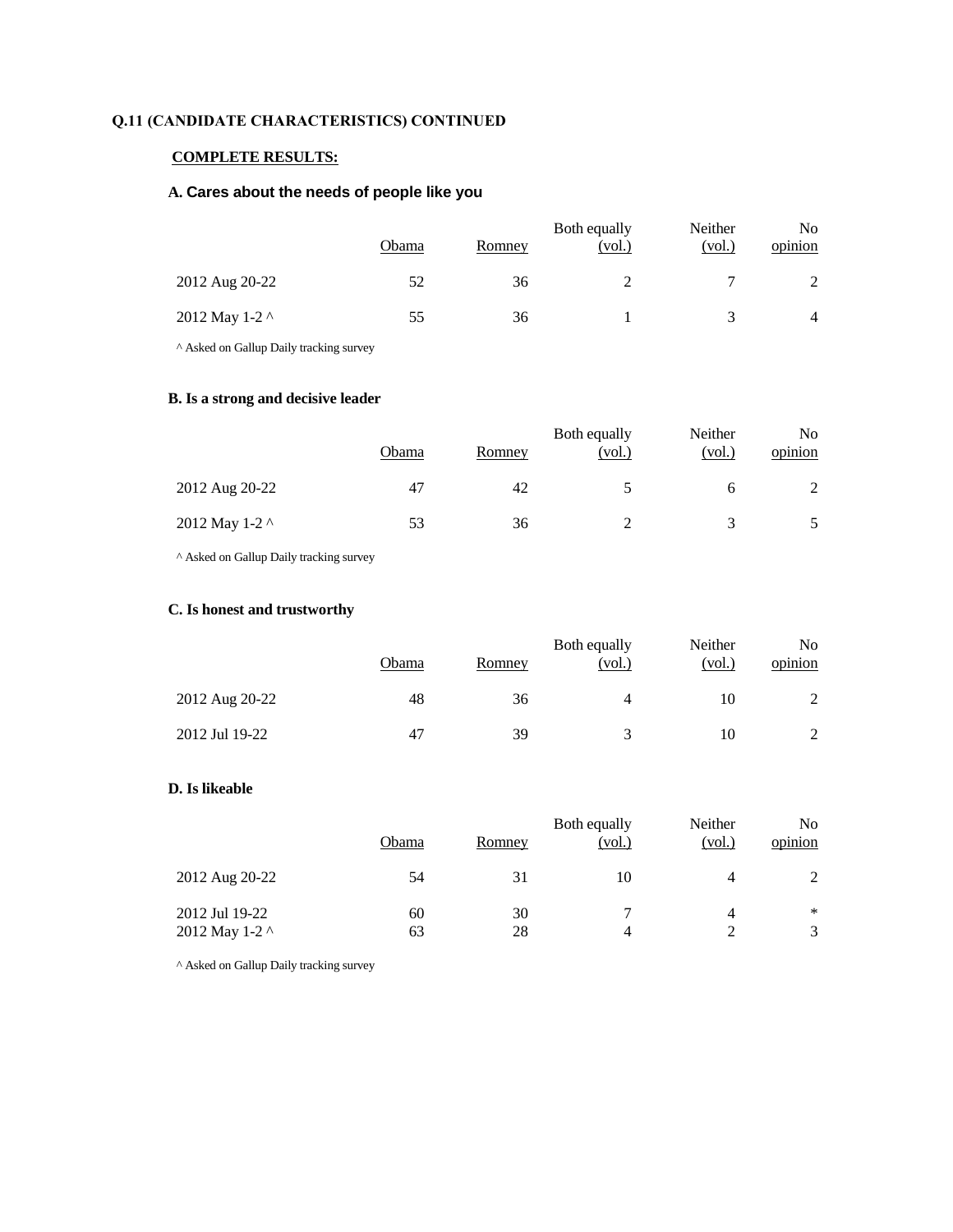# **Q.11 (CANDIDATE CHARACTERISTICS) CONTINUED**

### **E. Can manage the government effectively**

|                | Obama | Romney | Both equally<br>(vol.) | Neither<br>(vol.) | No<br>opinion |
|----------------|-------|--------|------------------------|-------------------|---------------|
| 2012 Aug 20-22 | 45    | 44     |                        |                   |               |
| 2012 May 1-2 ^ | 47    | 42     |                        | Δ                 | 6             |

^ Asked on Gallup Daily tracking survey

# **F. Would stand up to special interests, including those aligned with his own party**

|                | Obama | Romney | Both equally<br>(vol.) | Neither<br>(vol.) | No<br>opinion |
|----------------|-------|--------|------------------------|-------------------|---------------|
| 2012 Aug 20-22 | 48    |        |                        |                   |               |

## **G. Would work well with both parties to get things done in Washington**

|                | <b>Obama</b> | Romney | Both equally<br>(vol.) | Neither<br>(vol.) | No.<br>opinion |
|----------------|--------------|--------|------------------------|-------------------|----------------|
| 2012 Aug 20-22 | 45           | 40     |                        |                   |                |

12. Regardless of which presidential candidate you support, please tell me if you think Barack Obama or Mitt Romney would better handle each of the following issues. How about – [RANDOM ORDER]?

| 2012 Aug 20-22<br>(sorted by "Advantage") | Obama | Romney | Advantage |
|-------------------------------------------|-------|--------|-----------|
| Foreign affairs                           | 54    | 40     | $O, +14$  |
| Energy                                    | 53    | 40     | $O, +13$  |
| Medicare                                  | 53    | 41     | $O, +12$  |
| Taxes                                     | 52    | 43     | $O, +9$   |
| Healthcare                                | 52    | 43     | $0, +9$   |
| The economy                               | 43    | 52     | $R, +9$   |
| The federal budget deficit                | 39    | 54     | $R, +15$  |

### **COMPLETE RESULTS:**

**A. The economy**

|                | Obama | Romney | SAME (vol.)          | No opinion    |
|----------------|-------|--------|----------------------|---------------|
| 2012 Aug 20-22 | 43    |        |                      | $\mathcal{R}$ |
| 2012 Jul 19-22 | 41    |        | $\ddot{\phantom{1}}$ |               |